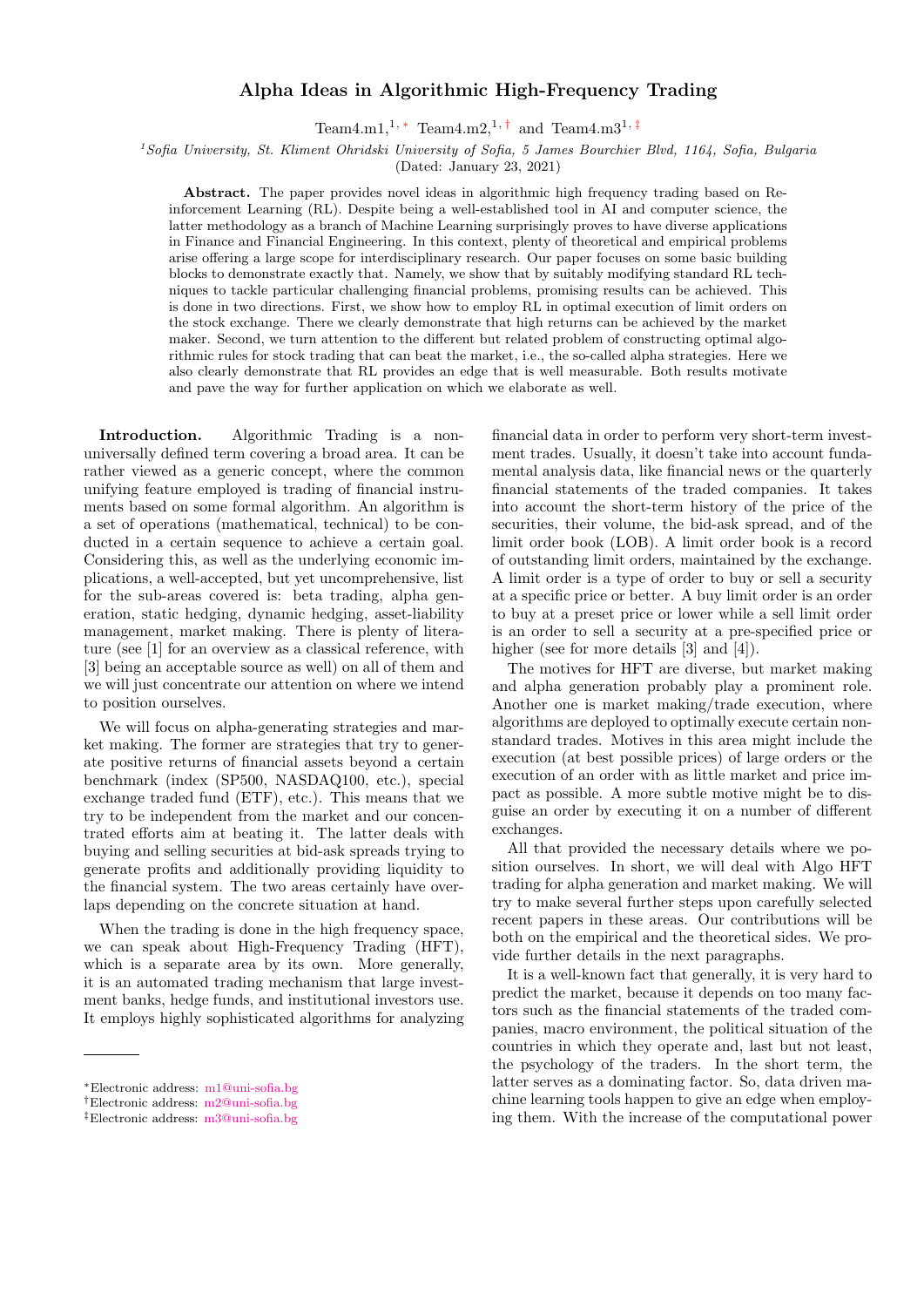in the recent years, there is a boom in using exactly such by the market participants – banks, funds, trading firms, and individual investors. We are confident that (deep) reinforcement learning might be a very efficient tool for capturing and exploiting patterns in the short-term market behavior. The unique features of these models, based on the special role of the teacher within them, the presence of a feedback loop, and the exploration properties, make them particularly attractive especially in a financial context.

Problem formulation. Our paper consist of two main pillars (sub-problems). This approach would allow to study a practical problem in Algo HFT from different angles guaranteeing highest possible research value. As already implied, we will focus on alpha-generating strategies (pillar 1) and market making/optimal execution (pillar 2). Concretely, we intend to take a fixed security (stock price, or alternatively an exchange rate) and see how we can form an alpha HFT strategy using reinforcement learning in two related contexts.

In pillar 1, we employ only the basic characteristics of the security, bid-ask prices and volume with the less that burdensome data needs allowing to set a larger time interval. Employing tick-size data, or close to such, over a fixed trading horizon (day, week, month, year, etc.), we dig on a profitable strategy. There is plenty of literature on how this can be done with classical means such as financial, mathematical, and econometric/statistical modelling (e.g. [1]), however, under a reinforcement learning setting, it is scarce. Although there are some studies done, they are still in their infancy, or being even incomplete, in a sense that apart from the mathematical or computer science intuition, the financial one is vague. Namely, the right connection to structural financial concepts as risk, return, and arbitrage is lacking. This leads to a general lack of consistency and gives questionable practical value. We intend to face these challenges or at least part of them.

For this pillar, we will focus on the study of Zengeler and Handmann from 2020 in [8]. In our opinion, it is not only a recent one, thus considering some of the latest developments in HFT, but also a pioneering one in the application of reinforcement learning to the latter. We will extend it in two directions. First, we think that there are gaps in the empirics in a sense that the authors rely on some simulated data. We plan to apply their research to broader real market data sets. This will also be done for other market instruments over a longer time horizon. As elaborated above, we also intend to make where possible consistent referrals to finance concepts. So surgically we will intervene and modify appropriately the state space so that we can play with the risk/return characteristics of the strategy.

In pillar 2, we employ a larger data set. Namely, we take advantage of the whole LOB. The best would be to view it as an addition to the data from pillar 1 and consider its dynamics over the same time horizon. The problem is that this is a very daunting task due to: (i) just for a single day the LOB data is usually of a very large size, for liquid stocks typically ˜0.5 GB, (ii) the LOB itself as an object requires its own modelling for a single trade session. So, in pillar 2, we will restrict to the "static" case of a single trade day for one/several stocks, or alternatively exchange rates. The difference from pillar 1 is visible. Here the emphasis is not on trading dynamically over a fixed horizon, but rather on optimal trade execution in a trade session considering the state of the order book, thus on an efficient market making. Alternatively, the problem can be viewed as limited pillar 1 case - alpha generation in a day trading over a broader market information in the face of LOB. Pillar 2 is relatively more demanding and for this reason it will be our main focus.

For this pillar, we focus on the study of Lim and Gorse from 2018 in [6]. There they employ the classical Avellaneda-Stoikov model (see [2]) for market making and modify it appropriately under a reinforcement learning setting. The problem is that they work with simulated data and it is not clear how the new model will perform under real market data. Furthermore, their simulated data is not as deep as the real LOB is, which is a significant simplification. Additionally, there is an open scope for improvements in terms of better risk handling through employing different utility functions and regularizations. We will make steps in exploring this venue too. The general better handling of the structural financial terms and concepts as in pillar 1 stays too. Last but not least, considering the LOB as a day trading exercise opens additional horizons.

Investigating the dynamics of the LOB as a sort of merging of pillars 1 and 2 is an important but challenging question. The former can be viewed as relying on time series data, the latter on cross-section data (within the LOB object). So, the full dynamics is similar to panel data modeling with extreme dimensions on both sides. Comparing the results from the two pillars will pave the way for a more coherent future research in the general case. We will leave this question for a forthcoming addup paper.

Modeling preliminaries. Here we start by some LOR heuristics which will gradually lead us to model formulation specifics of the two cases we consider. Then we will go to the technical details elaboration and their reinforcement learning projection. We will focus only on the essential modeling features and will leave the reader to refer for the precise technical aspects to the classical text of [7].

The stock market facilitates the electronic trading of securities through an instantaneous double auction. At each time instant, the market demand and the supply are represented by an electronic LOB. The latter is a crosssection of orders to execute at various price levels away from the market price. Electronic market makers quote on both sides of the market. They try to capture the bid–ask spread. Occasionally, a large market order, or a succession of smaller markets orders, can consume an entire price level. This is the reason the market price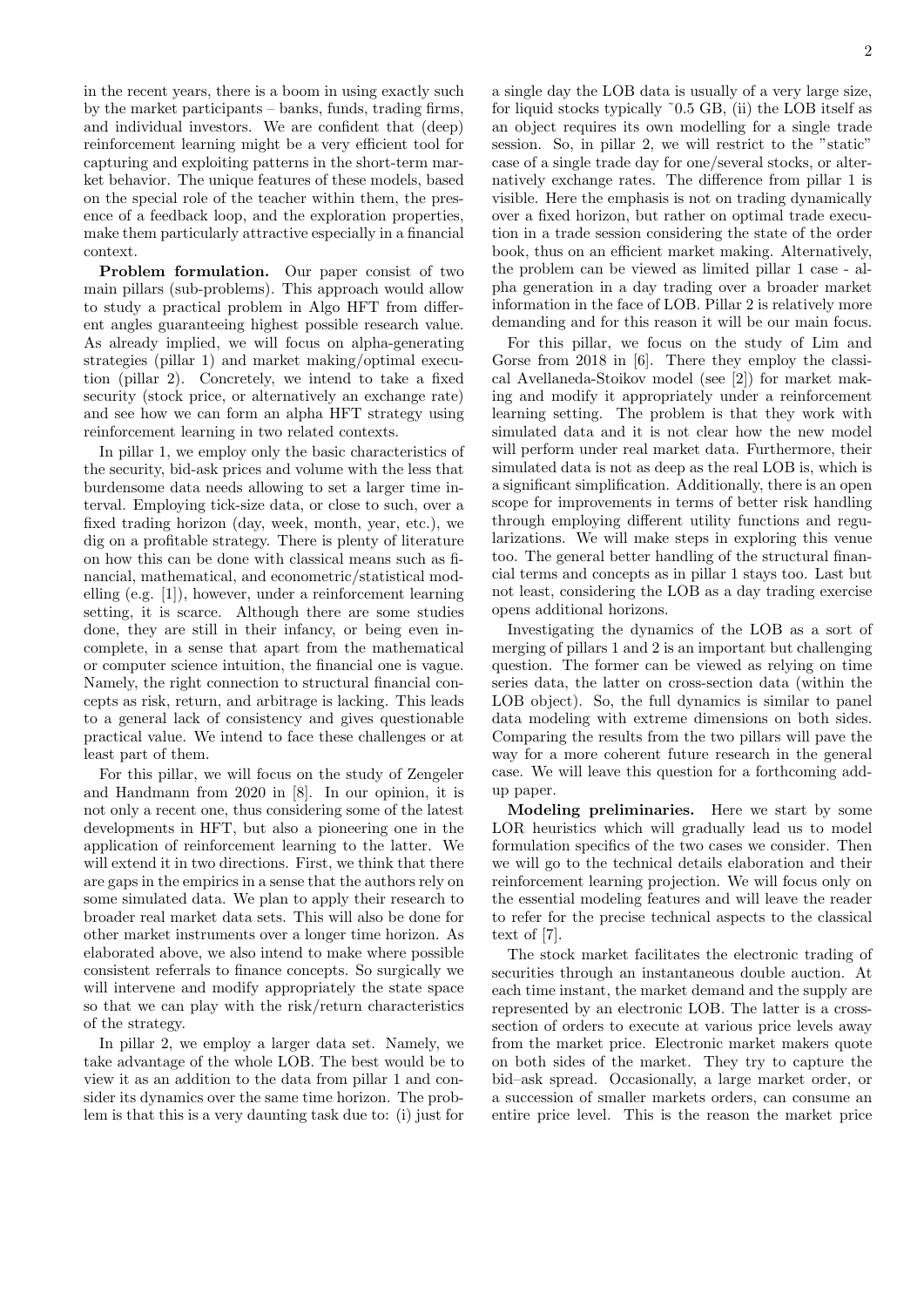to fluctuate, especially when the market is liquid. This effect is often referred by the traders as a "price-flip." A market maker can mount losses if only one side of the order is filled as a result of an adverse price movement.

A LOB snapshot taken at time t is shown in Figure 1. The market marker places limit orders and they are denoted by the "+" symbol - red meaning a bid and blue meaning an ask. A buy market order comes up and matches the entire outstanding quantity of best ask quotes. Then at event time t+1 the limit order book is updated. The ask of the market maker has been filled (blue "-" symbol) and the bid goes away from the inside market. For avoiding adverse price selection, a preemptive strategy can be used. The ask is reconsidered and quoted again at a higher ask level. The bid is not changed. The market maker succeeds to capture a tick more than the spread when the both orders get filled.

Machine learning can be used to predict the price fluctuations. We can view queue sizes at each price level as input variables. We can additionally include properties of market orders. The latter should be done such that our machines deem most relevant to predicting the direction of price movements. In contrast to stochastic modeling, we do not impose conditional distributional assumptions on the independent variables nor we assume that price movements are Markovian. We can say also that supervised learning is ultimately not the best machine learning approach since cannot capture the effect of market impact and is too inflexible to incorporate more complex strategies. Reinforcement learning has the enough flexibility to allow us to formulate alpha strategies both on the whole LOB and on just the market price quotes (pillar 1 and pillar 2 of our paper respectively).

Model setup. We consider the problem of highfrequency market maker. We focus on a timeindependent optimal policy. Let's assume that a market maker seeks to capture the bid–ask spread by placing one lot best bid and ask limit orders. The inventory shall be between -1 and 1. The problem is when to optimally bid to buy("b"), bid to sell ("s"), or hold ("h"), each time there is a limit order book update. Sometimes it may be more beneficial to quote a bid to close out a short position if it will almost surely yield an instantaneous net reward, other times it may be better to wait and capture a larger spread. In this simplified example, the agent uses the liquidity imbalance in the top of the LOB as a proxy for price movement and thus fill probabilities. The example does not use market orders, knowledge of queue positions, cancellations, and limit order placement at different levels of the ladder.

Concretely, we have at each non-uniform time update, t, the market feed provides best prices and depths:  $\{p_t^a, p_t^b, q_t^a, q_t^b\}$ . The state space is the product of the inventory,  $X_t \in \{-1,0,1\}$ , and gridded liquidity ratio  $\widehat{R}_t = \begin{bmatrix} \frac{q_t^a}{q_t^a + p_t^b} N \end{bmatrix}$ , where N is the number of grid points and  $q_t^a$  and  $q_t^b$  are the depths of the best ask and bid.  $R\to 0$  is the regime where the mid price will go up and

the ask is filled. Alternatively, for  $\hat{R} \rightarrow 1$ . The dimension of the state space is chosen to be 3x5=15.

A bid is filled with probability  $\epsilon_t = \widehat{R}$  and an ask is filled with probability  $1 - \epsilon_t$ . The rewards will be the expected total profit and loss (PnL). If a bid is filled to close out a short holding, then the expected reward is  $r_t = -\epsilon_t(\Delta p_t + c)$ , where  $\Delta p_t$  is the difference between the exit and the entry price and  $c$  is the transaction cost.

In this model formulation, we apply SARSA and Q-learning for optimal market making. The exact details of the algorithms can be found in [7]. Our code implementations are given in https://github.com/RLprojectTeam4/RLProject. Both the comments there and the output figures give a complete picture of the model performance. Further details are given in Figure 2.

If all that was for pillar 2 of out research setting, for pillar 1 we just take the market quotes of a stock and apply deep Q-learning to be able to forecast the price movement and build a profitable strategy. The details are also given in the code and its comments for convenience. We employed Lobster data and focused on the google stock.

Results. We see that both leg 1 and leg 2 achieve to generate profit for the trader and market maker respectively. All that is the best proof for the model reliability. Our simulations with different stocks and day periods give similar results. Both Q-learning and SARSA provide good results with the two methods converging for many time steps.

The setting paves the way for further applications. As elaborated, we plan to make such in considering the LOB dynamics. Additionally, an interesting application would be to consider deep reinforcement learning for leg 2 as we did for leg 1. A real hindrance for this is the extreme computational time. Further application could be to consider inverse reinforcement learning for both the cases. This would be the highest possible generalization.

## References.

[1] Aldridge, I., (2013), "High-Frequency Trading: A Practical Guide to Algorithmic Strategies and Trading Systems," Hoboken: JohnWiley & Sons, Volume 604.

[2] Avellaneda, M, Stoikov, S., (2008), "High-Frequency Trading in a Limit Order Book," Quantitative Finance, 8(3):217-224.

[3] https://en.wikipedia.org/wiki/Algorithmic trading. [4] https://en.wikipedia.org/wiki/Highfrequency\_trading.

[5] https://en.wikipedia.org/wiki/Order (exchange)  $#Limit-order.$ 

[6] Lim, Y. S., Gorse, D., (2018), "Reinforcement Learning for High-Frequency Market Making," In ESANN.

[7] Sutton, R., Barto, A., (2018), "Reinforcement Learning: An Introduction," 2nd ed. Bradford Books.

[8] Zengeler, N., Handmann, U., (2020), "Contracts for Difference: A Reinforcement Learning Approach. Journal of Risk and Financial Management," 13. 78.